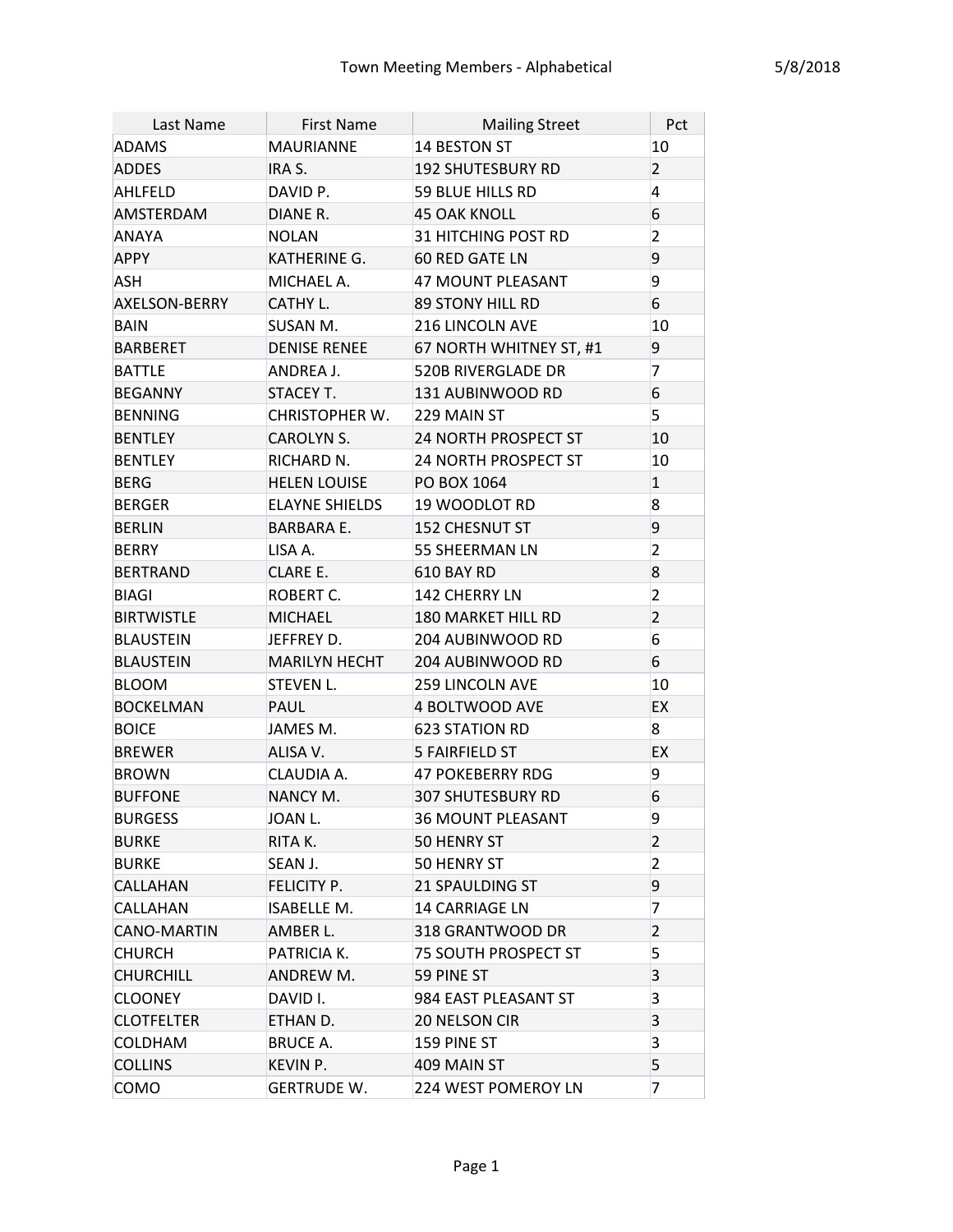| Last Name                | <b>First Name</b>                     |                                              | Pct                     |
|--------------------------|---------------------------------------|----------------------------------------------|-------------------------|
| <b>COMO</b>              | JAMES W.                              | <b>Mailing Street</b><br>224 WEST POMEROY LN | $\overline{7}$          |
| <b>COULL</b>             | JOHN W.                               | <b>20 SHEERMAN LN</b>                        | $\overline{2}$          |
| <b>COULTHARD</b>         | <b>AMY LOUISE</b>                     | <b>20 NELSON CIRCLE</b>                      | $\overline{\mathbf{3}}$ |
| <b>CULLEN</b>            | CAITLIN M.                            | <b>15 SUNRISE AVE</b>                        | 5                       |
| <b>CUNNINGHAM</b>        | <b>TONI BRENNAN</b>                   | 16 OWEN DR                                   | 3                       |
| DABROWSKI                | THADDEUS E.                           | <b>9 SQUIRE LN</b>                           | $\overline{7}$          |
| <b>DE ANGELIS</b>        | PATRICIA C.                           | 21 WARD ST                                   | 6                       |
| <b>DEMLING</b>           | PETER M.                              | <b>20 ATWATER CIR</b>                        | EX                      |
| DEMLING                  | REBEKAH R.                            | <b>20 ATWATER CIR</b>                        | $\overline{7}$          |
| <b>DICKSON</b>           | <b>VICTORIA J.</b>                    | 59 BLUE HILLS RD                             | $\overline{a}$          |
| <b>DIRUSSO</b>           | JONATHAN A.                           | 24 TYLER PL                                  | 5                       |
| <b>DISTEFANO</b>         | <b>PAOLA</b>                          | <b>115 MONTAGUE RD</b>                       | $\overline{1}$          |
| DOUANGMANY CAG VIRAPHANH |                                       | 12 LONGMEADOW DR, #21                        | $\overline{7}$          |
| <b>DOUVILLE</b>          | <b>LEA MARIE</b>                      | <b>26 TAYLOR ST</b>                          | 9                       |
| <b>DUJOVNE</b>           | <b>IRENE</b>                          | 161G PINE ST                                 | 3                       |
| <b>EAST</b>              | <b>REGINA B.</b>                      | 36 SNELL ST                                  | 5                       |
| <b>EVERETT</b>           | PETER J.                              | 10 OVERLOOK DR                               | $\overline{2}$          |
| FAERBER                  | KENT W.                               | <b>481 STATION RD</b>                        | 8                       |
| <b>FEDERMAN</b>          | <b>BARRY H.</b>                       | 101 COLUMBIA DR                              | 5                       |
| <b>FITCH</b>             | LAURA E.                              | 120 PULPIT HILL RD, #7                       | $\mathbf{1}$            |
| FORD                     | <b>BARBARA C.</b>                     | <b>300 FLAT HILLS RD</b>                     | $\overline{2}$          |
| FOX                      | <b>GRETCHEN G.</b>                    | 90 FEARING ST                                | 10                      |
| <b>FOX</b>               | JOHN O.                               | 90 FEARING ST                                | 10                      |
| FREED                    | <b>GORDON A.</b>                      | 33 ECHO HILL RD                              | 6                       |
| FRIEDLANDER              | LENORE DEBBI                          | 31 BESTON ST                                 | 10                      |
| <b>GAGE</b>              | MARGARET E.                           | <b>208 MONTAGUE RD</b>                       | $\mathbf{1}$            |
| <b>GEORGE</b>            | STEPHEN A.                            | 23 DANA ST                                   | $\overline{4}$          |
| GILBERT-ESPADA           | <b>KATHERINE</b>                      | <b>4 LAUREL LN</b>                           | 6                       |
| <b>GILES</b>             | MICHAEL A.                            | 57 BLUE HILLS RD                             | $\overline{4}$          |
| <b>GITTLEMAN</b>         | <b>NANCY KATE</b>                     | 410 OLD MONTAGUE RD                          | $\mathbf{1}$            |
| <b>GOSSELIN</b>          | PHILIP W.                             | 41 SUMMER ST                                 | $\mathbf{1}$            |
| GRAY                     | <b>CAROL JEANNETTE</b>                | 815 SOUTH EAST ST                            | 7                       |
| GREENBAUM                | HILDA B.                              | <b>298 MONTAGUE RD</b>                       | $\mathbf{1}$            |
| <b>GREENEBAUM</b>        | MICHAEL L.                            | <b>10 CHADWICK CT</b>                        | 6                       |
| <b>GREENEY</b>           | <b>HWEI-LING</b>                      | <b>76 McCLELLAN ST</b>                       | 10                      |
| GREENEY                  | ROBERT E.                             | 76 McCLELLAN ST                              | 10                      |
| <b>GRIM</b>              | MARYANN S.                            | 65 ALPINE DR                                 | 6                       |
| GUIDERA, JR              | JERRY G.                              | 38 GRAY ST                                   | 9                       |
| <b>HAMILTON</b>          |                                       |                                              |                         |
| HANNEKE                  | <b>EMILIE GAIL</b><br><b>MANDI JO</b> | 24 CHESTNUT CT<br>52 ORCHARD ST              | 9<br>5                  |
|                          | <b>JOLENE K.</b>                      | 129 MEADOW ST                                | $\mathbf{1}$            |
| HART                     |                                       |                                              |                         |
| HAYDEN                   | AARON A.                              | 1491 SOUTH EAST ST                           | 8                       |
| <b>HAZZARD</b>           | RUTH V.                               | 235 A PINE ST                                | $\overline{3}$          |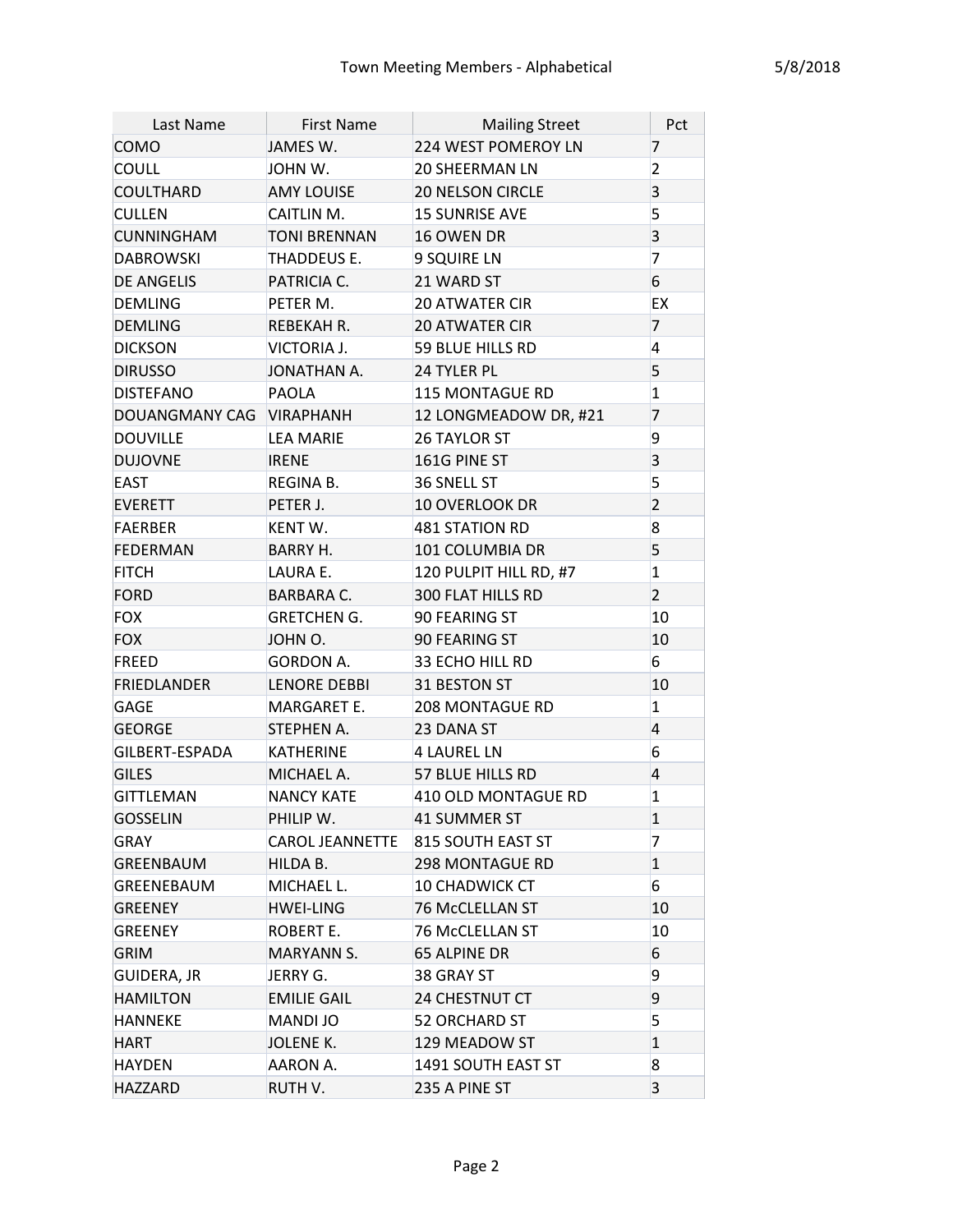| Last Name         | <b>First Name</b>       | <b>Mailing Street</b>        | Pct            |
|-------------------|-------------------------|------------------------------|----------------|
| HELZER            | JORDAN M.               | 20 HARLOW DR                 | 3              |
| <b>HELZER</b>     | PHILIP HART             | <b>20 HARLOW DR</b>          | 3              |
| <b>HERRINGTON</b> | <b>BENJAMIN J.</b>      | 99J SOUTH POINT APTS         | 7              |
| <b>HIGGINS</b>    | NANCY E.                | 558 MAIN ST                  | 9              |
| <b>HOFFMANN</b>   | CHRISTOPHER J.          | 170 EAST HADLEY RD, #16      | $\overline{7}$ |
| <b>HOLLAND</b>    | PATRICIA G.             | <b>105 MONTAGUE RD</b>       | $\mathbf{1}$   |
| <b>HOOD</b>       | RICHARD BLAKE           | <b>12 AMITY PL</b>           | 4              |
| <b>HOOLE</b>      | ADAM T.W.               | 24F TYLER PLACE, #4          | 5              |
| <b>HORNIK</b>     | JOHN A.                 | <b>59 CARRIAGE LN</b>        | 7              |
| <b>HUGHES</b>     | <b>HALLIE CATIL</b>     | <b>30 ORCHARD ST</b>         | 5              |
| JAMATE            | MARLA A.                | 105 GLENDALE RD              | 7              |
| <b>JOHNSON</b>    | CAROL M.                | <b>21 SOUTH SUNSET AVE</b>   | 4              |
| KAISEN            | <b>WILLIAM</b>          | 32 GOLDENROD CIR             | 3              |
| KAPLAN            | PAUL H.                 | <b>203 HEATHERSTONE RD</b>   | 6              |
| <b>KARLSTROM</b>  | ROLF O.                 | 73 FEARING ST                | 10             |
| <b>KAYNOR</b>     | VAN                     | 474 MARKET HILL RD           | $\overline{2}$ |
| <b>KEENE</b>      | <b>ARTHUR S.</b>        | 25 DENNIS DR                 | 7              |
| <b>KEENE</b>      | MAURA E.                | 25 DENNIS DR                 | $\overline{7}$ |
| KELLER            | JANET                   | 120 PULPIT HILL RD, #25      | 1              |
| <b>KING</b>       | STEPHEN J.              | <b>208 MONTAGUE RD</b>       | $\mathbf{1}$   |
| KLEINHOLZ         | LISA.                   | <b>203 HEATHERSTONE RD</b>   | 6              |
| <b>KLINE</b>      | CHRISTINE A.            | <b>18 NORTH PROSPECT ST</b>  | 10             |
| KOPICKI           | <b>MARIA THERESA</b>    | <b>65 COUNTRY CORNERS RD</b> | 8              |
| KOSANOVIC         | LISA F.                 | <b>74 MOUNT HOLYOKE DR</b>   | $\overline{7}$ |
| <b>KOSARICK</b>   | <b>MARK</b>             | 34 SHUMWAY ST                | 9              |
| <b>KRUGER</b>     | <b>CONSTANCE E.</b>     | <b>15 HOP BROOK RD</b>       | EX             |
| KUBIAK            | <b>BERNARD R.</b>       | 1183 SOUTH EAST ST           | 8              |
| <b>KUHN</b>       | NOAH B.                 | 9 NEWELL CT                  | 9              |
| <b>KUSNER</b>     | ROBERT B.               | 49 VAN METER DR              | 3              |
| <b>LACOUR</b>     | NIELS P.                | <b>124 NORTH WHITNEY ST</b>  | 9              |
| LACOUR            | SARAH C.                | 124 NORTH WHITNEY ST         | 9              |
| LANE              | PATRICIA L.             | 72A MONTAGUE RD              | 1              |
| LARSON            | <b>ELIZABETH ANNE</b>   | <b>35 SUMMERFIELD RD</b>     | 8              |
| LAURIDSEN         | STEVEN J.               | <b>1 TUCKERMAN LN</b>        | $\overline{2}$ |
| LAUS              | <b>MARY JANE</b>        | 36 SUMMER ST                 | 1              |
| LEE.              | JEFFREY C.              | 815 SOUTH EAST ST            | 7              |
| <b>LEFEBVRE</b>   | ALEXANDRA J.            | <b>52 NORTH PROSPECT ST</b>  | 10             |
| LENNON            | <b>KAREN MARIE</b>      | 51 TRACY CIR                 | $\overline{7}$ |
| <b>LUKACS</b>     | GABOR Z.                | 44 BESTON ST                 | 10             |
| MacCRACKEN        | <b>BONNIE</b>           | <b>8 CHADWICK CT</b>         | 6              |
| MacMULLEN         | <b>EDITH NYE</b>        | 344 FLAT HILLS RD            | $\overline{2}$ |
| MAIDANA           | <b>JACQUELINE LUCET</b> | 22 LESSEY ST, #512           | 5              |
| <b>MAINZER</b>    | LEWIS C.                | 87 MCCLELLAN ST              | 10             |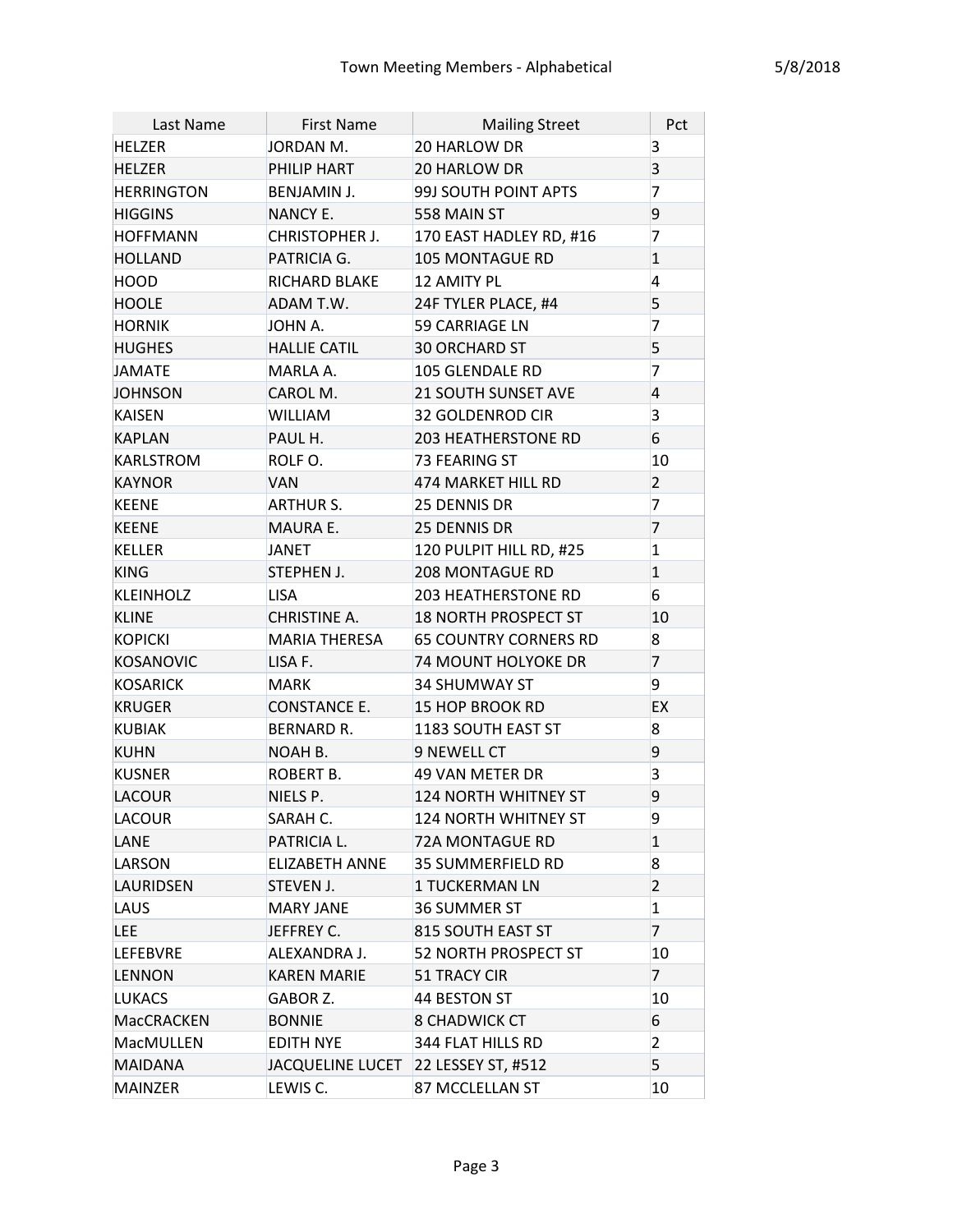| Last Name        | <b>First Name</b>               | <b>Mailing Street</b>       | Pct                     |
|------------------|---------------------------------|-----------------------------|-------------------------|
| MALEY, III       | LEO C.                          | <b>75 SOUTH PROSPECT ST</b> | 5                       |
| MANKIN           | NINA C.                         | 91 SUMMER ST                | $\mathbf{1}$            |
| <b>MARCUS</b>    | JULIA C.                        | <b>8 LADYSLIPPER CIR</b>    | 8                       |
| MARGOLIN         | DEBORAH I.                      | 157 PINE ST                 | 3                       |
| <b>MARI</b>      | HIND R.                         | <b>20 COLUMBIA DR</b>       | 5                       |
| MARKHAM          | SHIRLEY S.                      | 67 WOODLOT RD               | 8                       |
| <b>MASCIS</b>    | MICHAEL JOSEPH                  | 27 JEFFREY LN               | 5                       |
| <b>MATHEWS</b>   | <b>BETSY K.</b>                 | 107 HENRY ST                | $\overline{2}$          |
| MATTHEWS-NILSEN  | PEGGY                           | <b>27 TEABERRY LN</b>       | 8                       |
| MAZUR            | JEFFREY I.                      | 49 RIDGECREST RD            | $\overline{3}$          |
| <b>MCDONALD</b>  | <b>ALLISON BLEYLER</b>          | 43 HOP BROOK RD             | EX                      |
| <b>MCGOWAN</b>   | <b>JANET LOUISE</b>             | 706 SOUTH EAST ST           | 8                       |
| <b>MCKENNA</b>   | JENIFER E.                      | 277 MIDDLE ST               | 8                       |
| MEAD             | KIMBERLY M.                     | <b>16 BERKSHIRE TER</b>     | $\mathbf{1}$            |
| <b>MELNECHUK</b> | <b>ANDREW T.</b>                | 245 PELHAM RD               | 6                       |
| <b>MICHAELS</b>  | JOHN J.                         | <b>18 NORTH PROSPECT ST</b> | 10                      |
| <b>MITTELMAN</b> | <b>AMY HELAINE</b>              | <b>33 COLUMBIA DR</b>       | 5                       |
| MONESSON-OLSON   | ALEXANDRA                       | 368 B NORTHAMPTON RD        | 5                       |
| <b>MORALES</b>   | <b>VICTORIA</b>                 | <b>4 LAUREL LN</b>          | 6                       |
| MORAN            | KAY J.                          | 29 DANA PL                  | $\overline{4}$          |
| <b>MORGAN</b>    | RENEE K.                        | 131 PINE ST                 | $\overline{\mathbf{3}}$ |
| <b>MORSE</b>     | JOANNA FAGELMAN 435 POTWINE LN  |                             | 8                       |
| <b>MORSE</b>     | RICHARD B.                      | 51 MOUNT HOLYOKE DR         | $\overline{7}$          |
| MULLIN           | WILLIAM J.                      | <b>10 FORESTEDGE RD</b>     | 2                       |
| <b>MURRAY</b>    | <b>CAROLINE</b>                 | <b>15 AMITY PL</b>          | $\overline{4}$          |
| NAKAJIMA         | ERIC T.                         | 592 WEST ST                 | EX                      |
| <b>NEALE</b>     | TIMOTHY A.                      | <b>63 AMITY PL</b>          | $\overline{4}$          |
| NILSEN           | <b>SIGURD</b>                   | <b>27 TEABERRY LN</b>       | 8                       |
| O'CONNOR         | STEPHEN C.                      | 53 DANA ST                  | $\overline{4}$          |
| O'CONNOR         | <b>VINCENT J.</b>               | 175 SUMMER ST, #12          | $\mathbf{1}$            |
| OLDHAM           | <b>JAMES BURGESS</b>            | 17 COLUMBIA DR              | 5                       |
| OLMSTED          | ROBERT E.                       | 22 BLUE HILLS RD            | $\overline{4}$          |
| <b>ORDONEZ</b>   | ANASTASIA E.                    | 1 DWIGHT CIR                | EX                      |
| PAGANO           | NANCY H.                        | 24 GREENLEAVES DR, #417     | 5                       |
| PAGE             | <b>JENNIFER SHIAO</b>           | 291 POTWINE LN              | 8                       |
| PAM              | DOROTHY S.                      | 229 AMITY ST                | 10                      |
| PARKER-RENGA     | ANDREW P.                       | 45 WOODSIDE AVE             | 5                       |
| PARKS            | TAMBETSU MORAN  264 HARKNESS RD |                             | 6                       |
| <b>PERKINS</b>   | RUDY B.                         | <b>42 CHERRY LN</b>         | $\overline{2}$          |
| <b>PIECUCH</b>   | <b>STEPHEN JAMES</b>            | 170 EAST HADLEY RD, #113    | 7                       |
| PISTRANG         | JAMES W.                        | 41 HIGH POINT DR            | EX                      |
| <b>POPE</b>      | CAROL C.                        | 119 HIGH ST                 | 9                       |
| <b>PORTER</b>    | <b>CATHARINE C.</b>             | 220 ROLLING RIDGE RD        | $\overline{3}$          |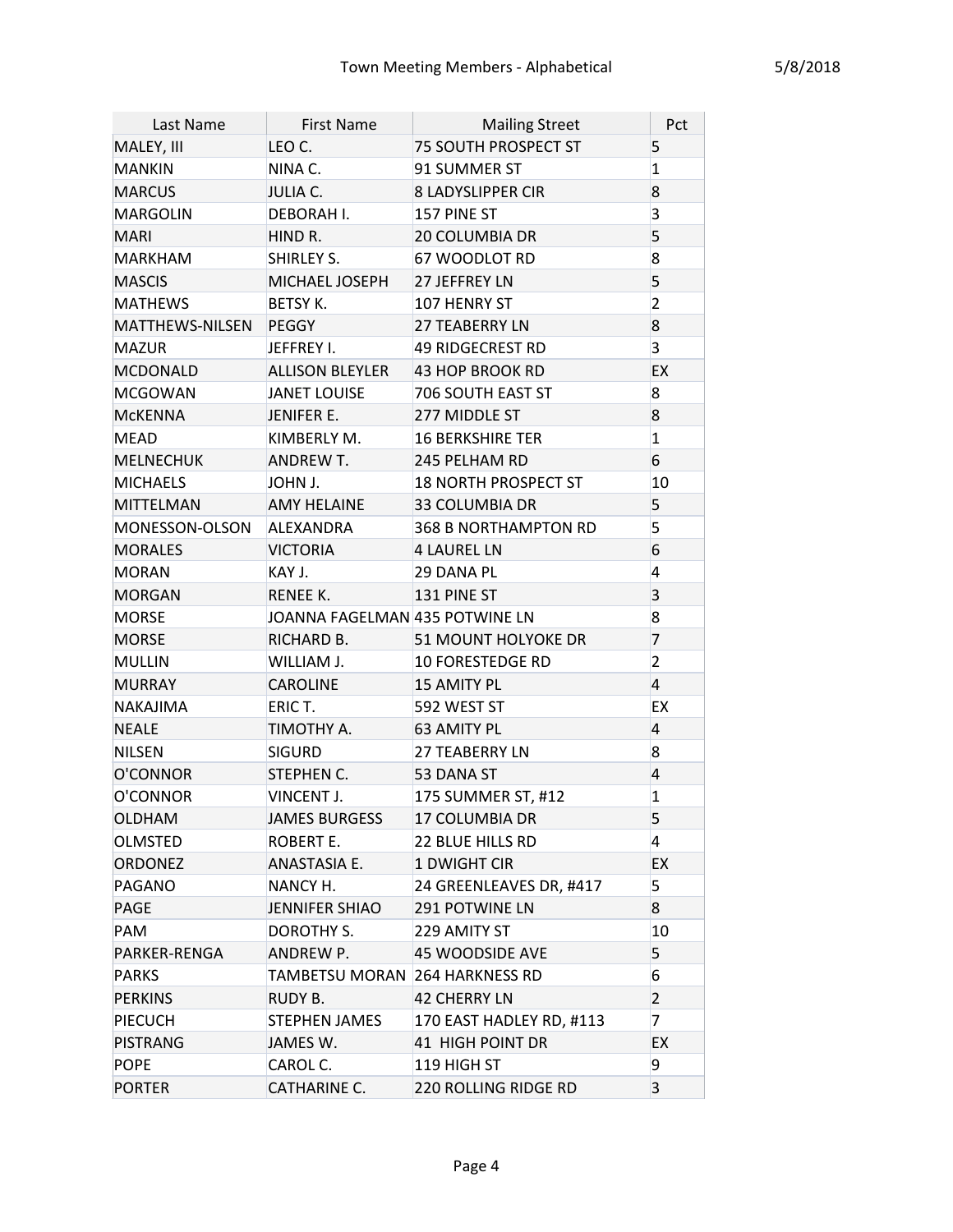| Last Name           | <b>First Name</b>     | <b>Mailing Street</b>       | Pct            |
|---------------------|-----------------------|-----------------------------|----------------|
| POVINELLI           | SHARON                | 493 MONTAGUE RD             | 1              |
| <b>POWELL</b>       | ALAN W.               | 5 BLUE HILLS RD             | 4              |
| POWELL              | <b>CAMERON SN</b>     | <b>5 BLUE HILLS RD</b>      | 4              |
| QUIGLEY, III        | LAWRENCE F.           | 35 BALL LN                  | $\mathbf 1$    |
| <b>QUILTER</b>      | LAURA M.              | 101 RED GATE LN             | 9              |
| RAAB                | MAUREEN A.            | 576 MAIN ST                 | 9              |
| RASCHE              | KARLA M.              | 33 WARD ST                  | 6              |
| <b>RATNER</b>       | JANICE D.             | <b>16 STAGECOACH RD</b>     | 8              |
| <b>RHODES</b>       | CYNTHIA H.            | 94 POTWINE LN               | 7              |
| <b>RHODES</b>       | <b>IRVIN E.</b>       | 173 PONDVIEW DR             | 7              |
| RIDDLE              | <b>CHRISTOPHER E.</b> | 252 STRONG ST               | $\overline{2}$ |
| <b>ROBERTS</b>      | <b>BARRY L.</b>       | 200 BAY RD                  | 8              |
| <b>ROBERTS</b>      | <b>MARGARET R.</b>    | 2 HILLS RD                  | 9              |
| <b>ROBERTSON</b>    | AMANDA N.             | <b>39 NORTHAMPTON RD</b>    | 5              |
| ROOT                | <b>ALAN</b>           | 33 KELLOGG AVE, #1          | 5              |
| <b>ROSA</b>         | MEGAN D.              | <b>85 LEVERETT RD</b>       | $\overline{2}$ |
| <b>ROSE</b>         | ANDRA M.              | 64 AMITY PL                 | 4              |
| <b>RUESCHEMEYER</b> | <b>JULIA Y.</b>       | <b>165 NORTH WHITNEY ST</b> | 9              |
| <b>RYAN</b>         | <b>GEORGE E.</b>      | <b>18 DANA ST</b>           | 4              |
| <b>SAMPATH</b>      | <b>NARAYAN</b>        | <b>46 POMEROY LN</b>        | $\overline{7}$ |
| SARAT               | AUSTIN D.             | 76 SNELL ST                 | EX             |
| <b>SAYER</b>        | MARY E.               | 159 PINE ST                 | 3              |
| <b>SAYRE</b>        | LAURA B.              | <b>16 TEAWADDLE LN</b>      | 3              |
| SCALONA             | TIMOTHY V.            | 327 UM MACKIMMIE            | 10             |
| <b>SCHILLING</b>    | <b>SUZANNE S.</b>     | 299 ALPINE DR               | 6              |
| <b>SCHREIBER</b>    | STEPHEN D.            | 100 HIGH ST                 | 9              |
| <b>SCHWARTZ</b>     | JEAN A.               | <b>20 SHEERMAN LN</b>       | 2              |
| <b>SCLOVE</b>       | <b>MARCIE ABRAMSO</b> | 127 HIGH POINT DR           | $\overline{2}$ |
| SHARMA              | <b>ANURAG</b>         | 120 VAN METER DR            | 3              |
| <b>SHEN</b>         | <b>TONG</b>           | <b>6 CHESTERFIELD DR</b>    | 5              |
| SLAUGHTER           | DOUGLAS WESLEY        | 5 DWIGHT CIR                | EX.            |
| SMITH               | RUTH B.               | 823 MAIN ST                 | 6              |
| SNYDER              | JOHN M.               | 74 BLUE HILLS RD            | 4              |
| <b>SPIRKO</b>       | MICHELE ANN           | 53 CONCORD WAY              | 8              |
| <b>SPITZER</b>      | KERRY A.              | <b>56 BERKSHIRE TER</b>     | EX             |
| STACEY              | PATRICIA ALYCE        | 280 LINCOLN AVE             | 10             |
| STEIN               | DIANA B.              | 140 RED GATE LN             | 9              |
| STEINBERG           | <b>ANDREW J.</b>      | 17 HITCHING POST RD         | EX.            |
| <b>STEINBERG</b>    | JAMES                 | <b>115 MONTAGUE RD</b>      | 1              |
| <b>STERN</b>        | ABBY                  | 137 LOGTOWN ROAD            | 6              |
| <b>STREETER</b>     | MARY                  | <b>66 LARKSPUR DR</b>       | 8              |
| <b>SWIFT</b>        | ALICE C.              | 312 SPENCER DR              | 8              |
| <b>TARTAKOV</b>     | <b>GARY MICHAEL</b>   | 109 HIGH ST                 | 9              |